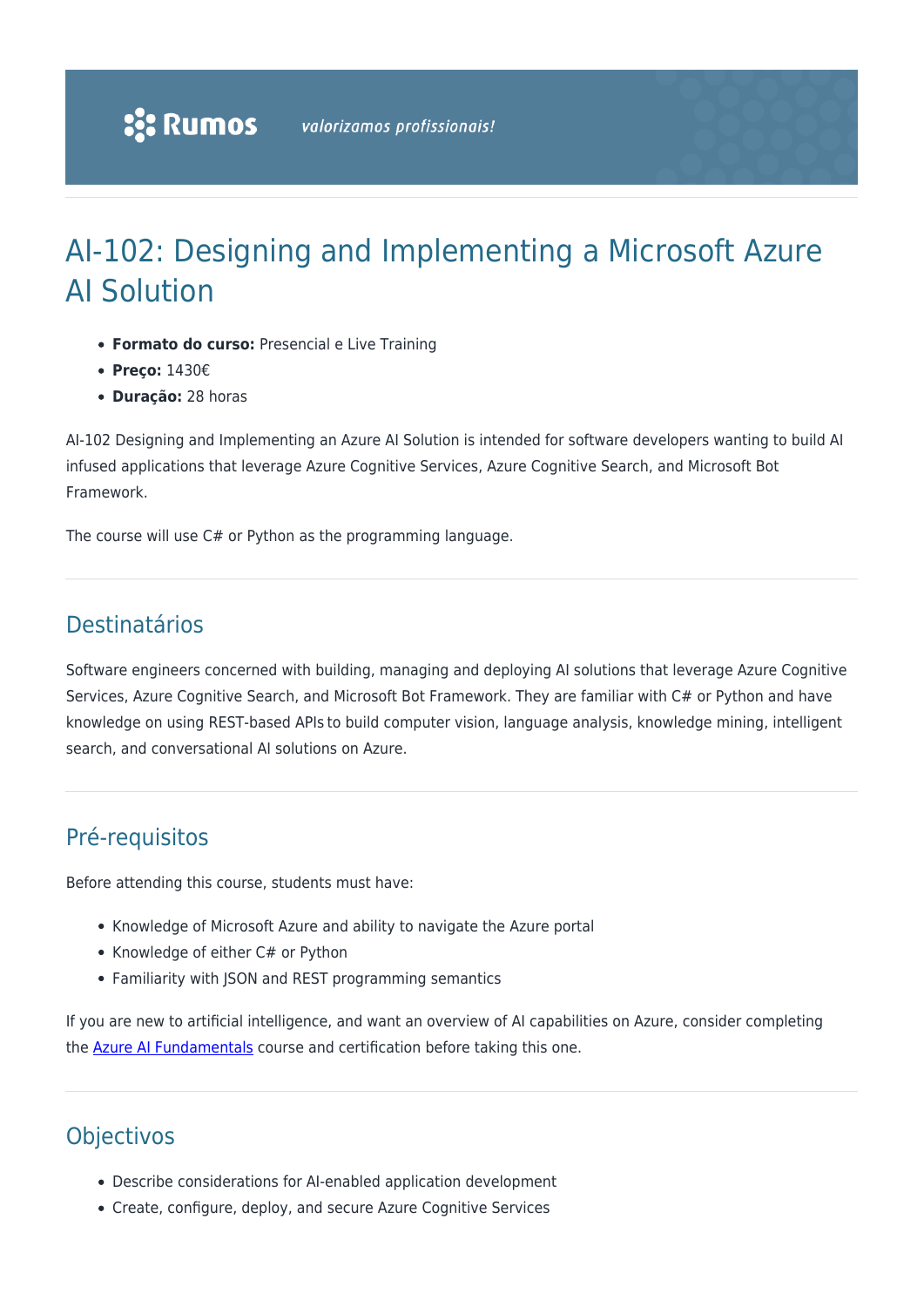- Develop applications that analyze text
- Develop speech-enabled applications
- Create applications with natural language understanding capabilities
- Create QnA applications
- Create conversational solutions with bots
- Use computer vision services to analyze images and videos
- Create custom computer vision models
- Develop applications that detect, analyze, and recognize faces
- Develop applications that read and process text in images and documents
- Create intelligent search solutions for knowledge mining

# Programa

#### **Introduction to AI on Azure**

Artificial Intelligence (AI) is increasingly at the core of modern apps and services. In this module, you'll learn about some common AI capabilities that you can leverage in your apps, and how those capabilities are implemented in Microsoft Azure. You'll also learn about some considerations for designing and implementing AI solutions responsibly.

#### Lessons

- Introduction to Artificial Intelligence
- Artificial Intelligence in Azure

After completing this module, students will be able to:

- Describe considerations for creating AI-enabled applications
- Identify Azure services for AI application development

# **Developing AI Apps with Cognitive Services**

Cognitive Services are the core building blocks for integrating AI capabilities into your apps. In this module, you'll learn how to provision, secure, monitor, and deploy cognitive services.

#### Lessons

- Getting Started with Cognitive Services
- Using Cognitive Services for Enterprise Applications

#### Labs:

- Get Started with Cognitive Services
- Manage Cognitive Services Security
- Monitor Cognitive Services
- Use a Cognitive Services Container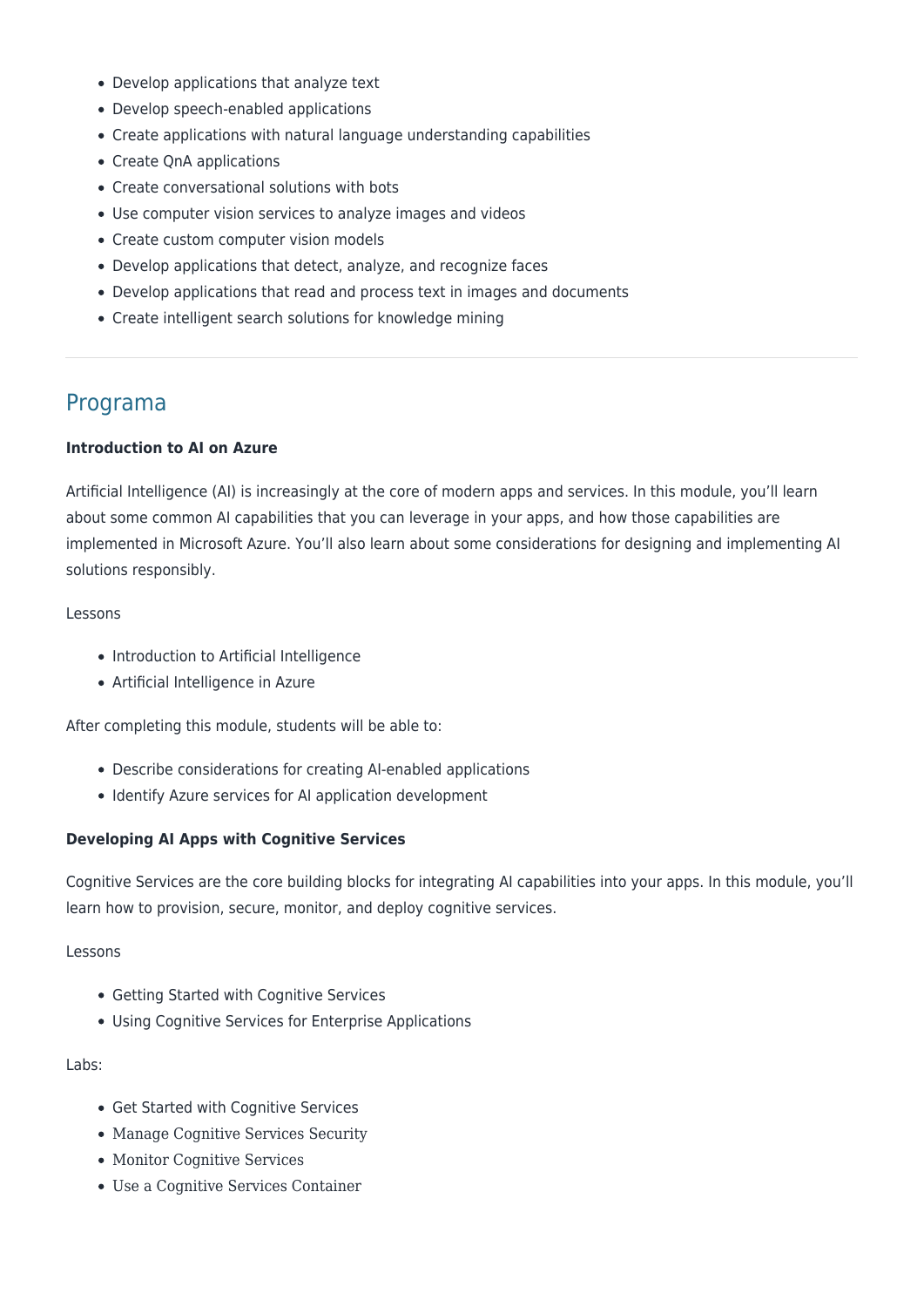After completing this module, students will be able to:

- Provision and consume cognitive services in Azure
- Manage cognitive services security
- Monitor cognitive services
- Use a cognitive services container

# **Getting Started with Natural Language Processing**

Natural Language processing (NLP) is a branch of artificial intelligence that deals with extracting insights from written or spoken language. In this module, you'll learn how to use cognitive services to analyze and translate text.

# Lessons

- Analyzing Text
- Translating Text

# Labs:

- Analyze Text
- Translate Text

After completing this module, students will be able to:

- Use the Text Analytics cognitive service to analyze text
- Use the Translator cognitive service to translate text

# **Building Speech-Enabled Applications**

Many modern apps and services accept spoken input and can respond by synthesizing text. In this module, you'll continue your exploration of natural language processing capabilities by learning how to build speech-enabled applications.

# Lessons

- Speech Recognition and Synthesis
- Speech Translation

# Labs:

- Recognize and Synthesize Speech
- Translate Speech

After completing this module, students will be able to:

- Use the Speech cognitive service to recognize and synthesize speech
- Use the Speech cognitive service to translate speech

# **Creating Language Understanding Solutions**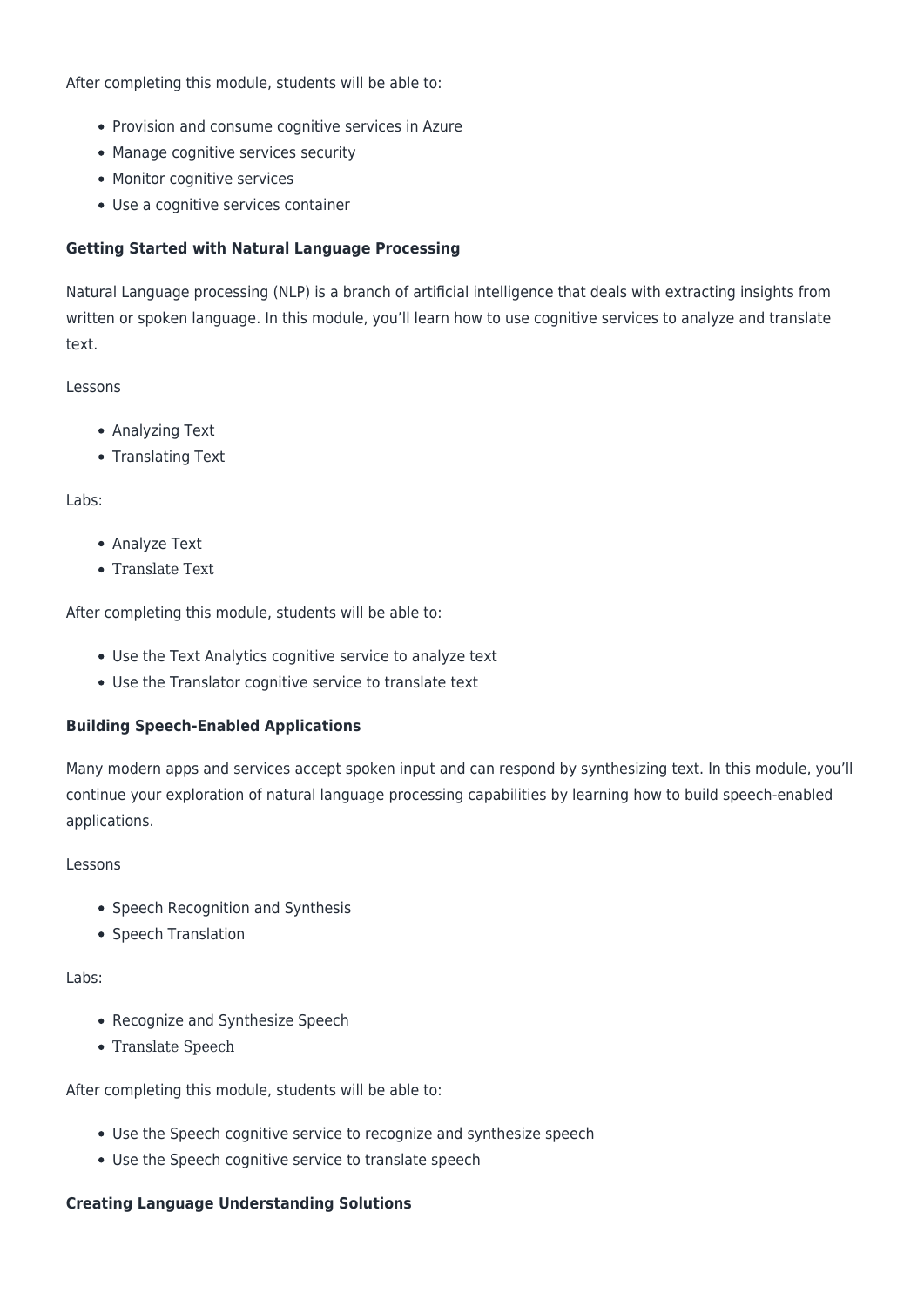To build an application that can intelligently understand and respond to natural language input, you must define and train a model for language understanding. In this module, you'll learn how to use the Language Understanding service to create an app that can identify user intent from natural language input.

# Lessons

- Creating a Language Understanding App
- Publishing and Using a Language Understanding App
- Using Language Understanding with Speech

# Labs:

- Create a Language Understanding App
- Create a Language Understanding Client Application
- Use the Speech and Language Understanding Services

After completing this module, students will be able to:

- Create a Language Understanding app
- Create a client application for Language Understanding
- Integrate Language Understanding and Speech

# **Building a QnA Solution**

One of the most common kinds of interaction between users and AI software agents is for users to submit questions in natural language, and for the AI agent to respond intelligently with an appropriate answer. In this module, you'll explore how the QnA Maker service enables the development of this kind of solution.

# Lessons

- Creating a QnA Knowledge Base
- Publishing and Using a QnA Knowledge Base

# Lab : Create a QnA Solution

After completing this module, students will be able to:

- Use QnA Maker to create a knowledge base
- Use a QnA knowledge base in an app or bot

# **Conversational AI and the Azure Bot Service**

Bots are the basis for an increasingly common kind of AI application in which users engage in conversations with AI agents, often as they would with a human agent. In this module, you'll explore the Microsoft Bot Framework and the Azure Bot Service, which together provide a platform for creating and delivering conversational experiences.

# Lessons

• Bot Basics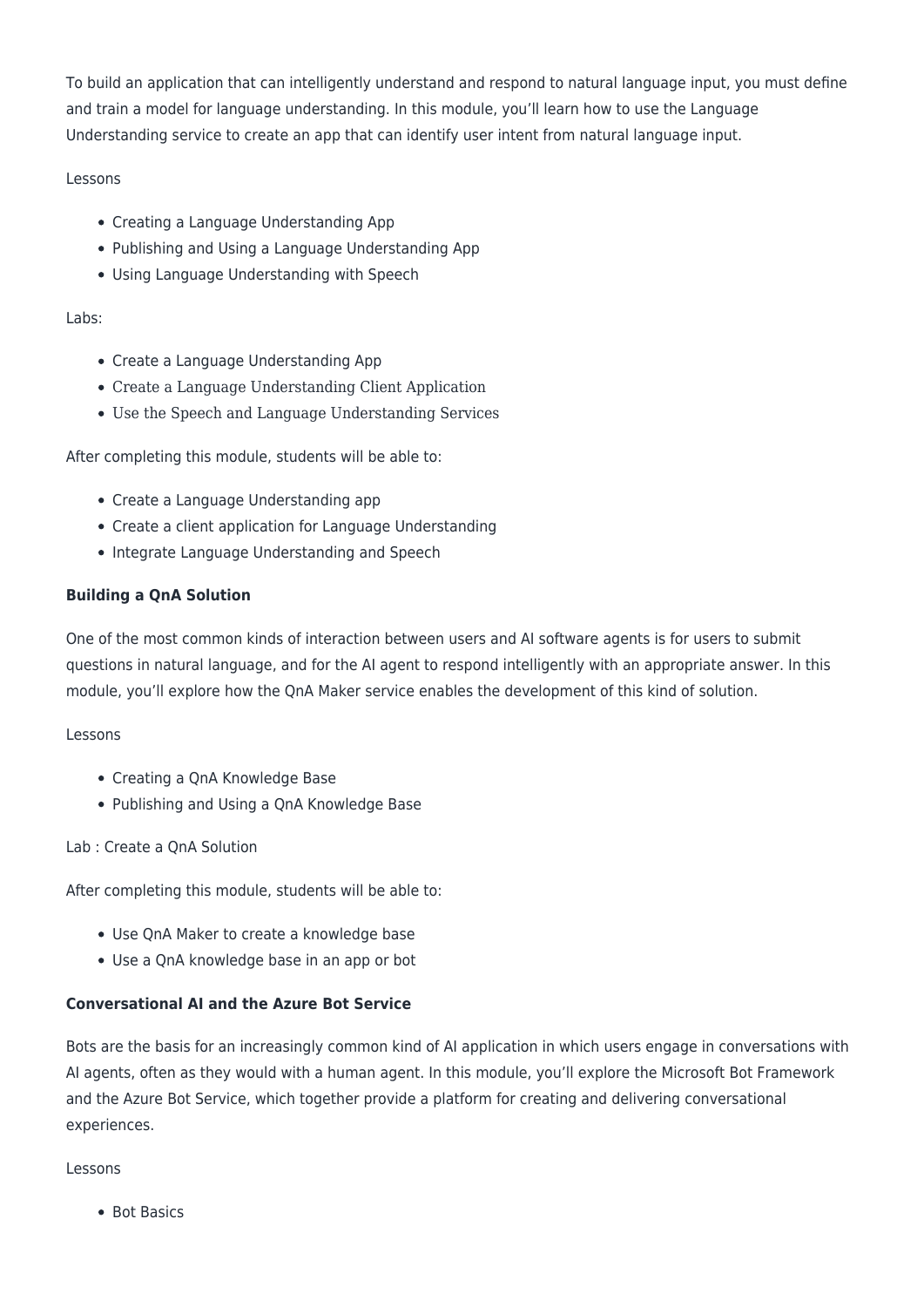• Implementing a Conversational Bot

# Labs:

- Create a Bot with the Bot Framework SDK
- Create a Bot with Bot Framework Composer

After completing this module, students will be able to:

- Use the Bot Framework SDK to create a bot
- Use the Bot Framework Composer to create a bot

# **Getting Started with Computer Vision**

Computer vision is an area of artificial intelligence in which software applications interpret visual input from images or video. In this module, you'll start your exploration of computer vision by learning how to use cognitive services to analyze images and video.

Lessons

- Analyzing Images
- Analyzing Videos

#### Labs:

- Analyze Images with Computer Vision
- Analyze Video with Video Indexer

After completing this module, students will be able to:

- Use the Computer Vision service to analyze images
- Use Video Indexer to analyze videos

# **Developing Custom Vision Solutions**

While there are many scenarios where pre-defined general computer vision capabilities can be useful, sometimes you need to train a custom model with your own visual data. In this module, you'll explore the Custom Vision service, and how to use it to create custom image classification and object detection models.

#### Lessons

- Image Classification
- Object Detection

#### Labs:

- Classify Images with Custom Vision
- Detect Objects in Images with Custom Vision

After completing this module, students will be able to: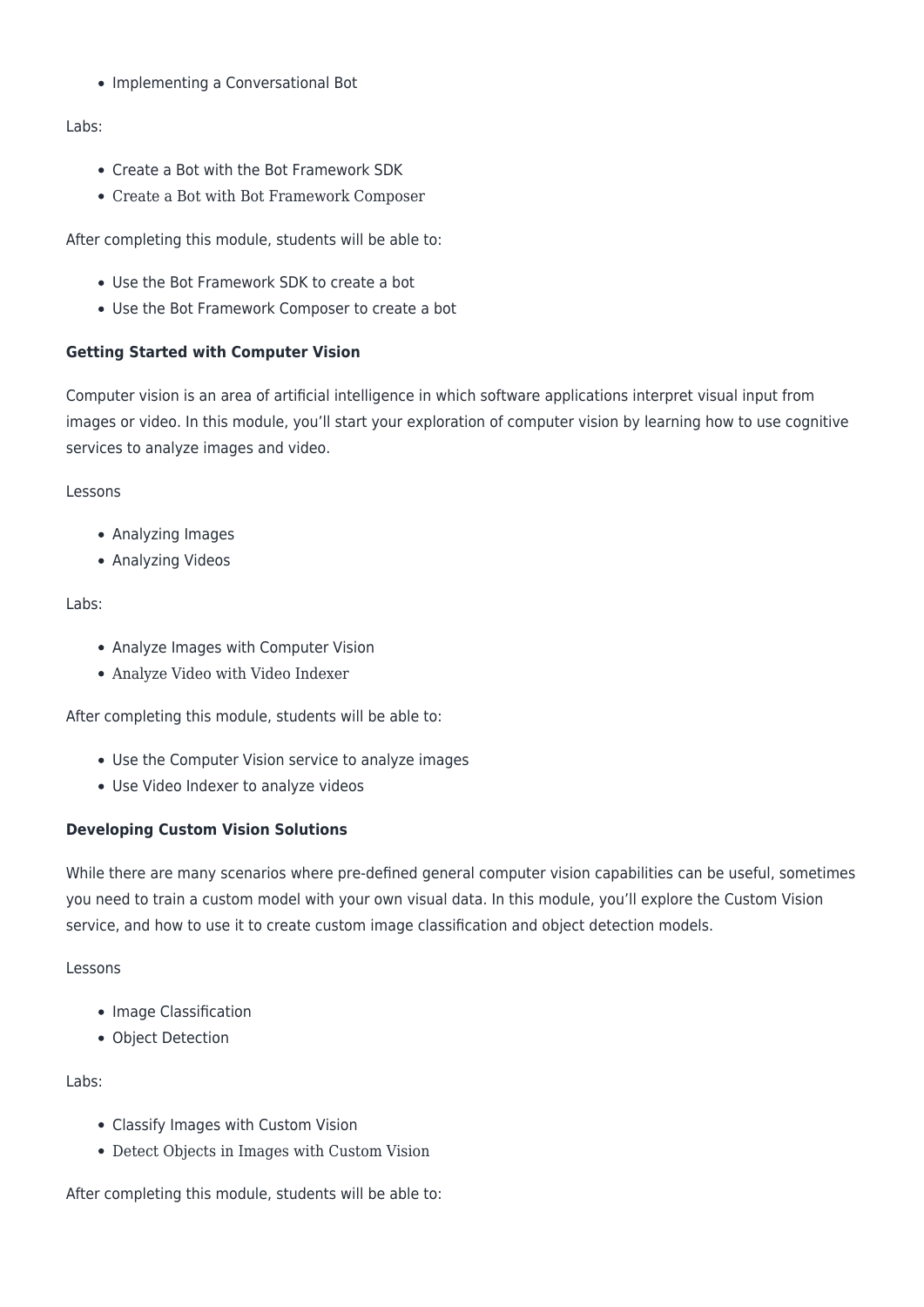- Use the Custom Vision service to implement image classification
- Use the Custom Vision service to implement object detection

# **Detecting, Analyzing, and Recognizing Faces**

Facial detection, analysis, and recognition are common computer vision scenarios. In this module, you'll explore the user of cognitive services to identify human faces.

Lessons

- Detecting Faces with the Computer Vision Service
- Using the Face Service

Lab : Detect, Analyze, and Recognize Faces

After completing this module, students will be able to:

- Detect faces with the Computer Vision service
- Detect, analyze, and recognize faces with the Face service

#### **Reading Text in Images and Documents**

Optical character recognition (OCR) is another common computer vision scenario, in which software extracts text from images or documents. In this module, you'll explore cognitive services that can be used to detect and read text in images, documents, and forms.

#### Lessons

- Reading text with the Computer Vision Service
- Extracting Information from Forms with the Form Recognizer service

#### Labs:

- Read Text in Images
- Extract Data from Forms

After completing this module, students will be able to:

- Use the Computer Vision service to read text in images and documents
- Use the Form Recognizer service to extract data from digital forms

#### **Creating a Knowledge Mining Solution**

Ultimately, many AI scenarios involve intelligently searching for information based on user queries. AI-powered knowledge mining is an increasingly important way to build intelligent search solutions that use AI to extract insights from large repositories of digital data and enable users to find and analyze those insights.

#### Lessons

- Implementing an Intelligent Search Solution
- Developing Custom Skills for an Enrichment Pipeline